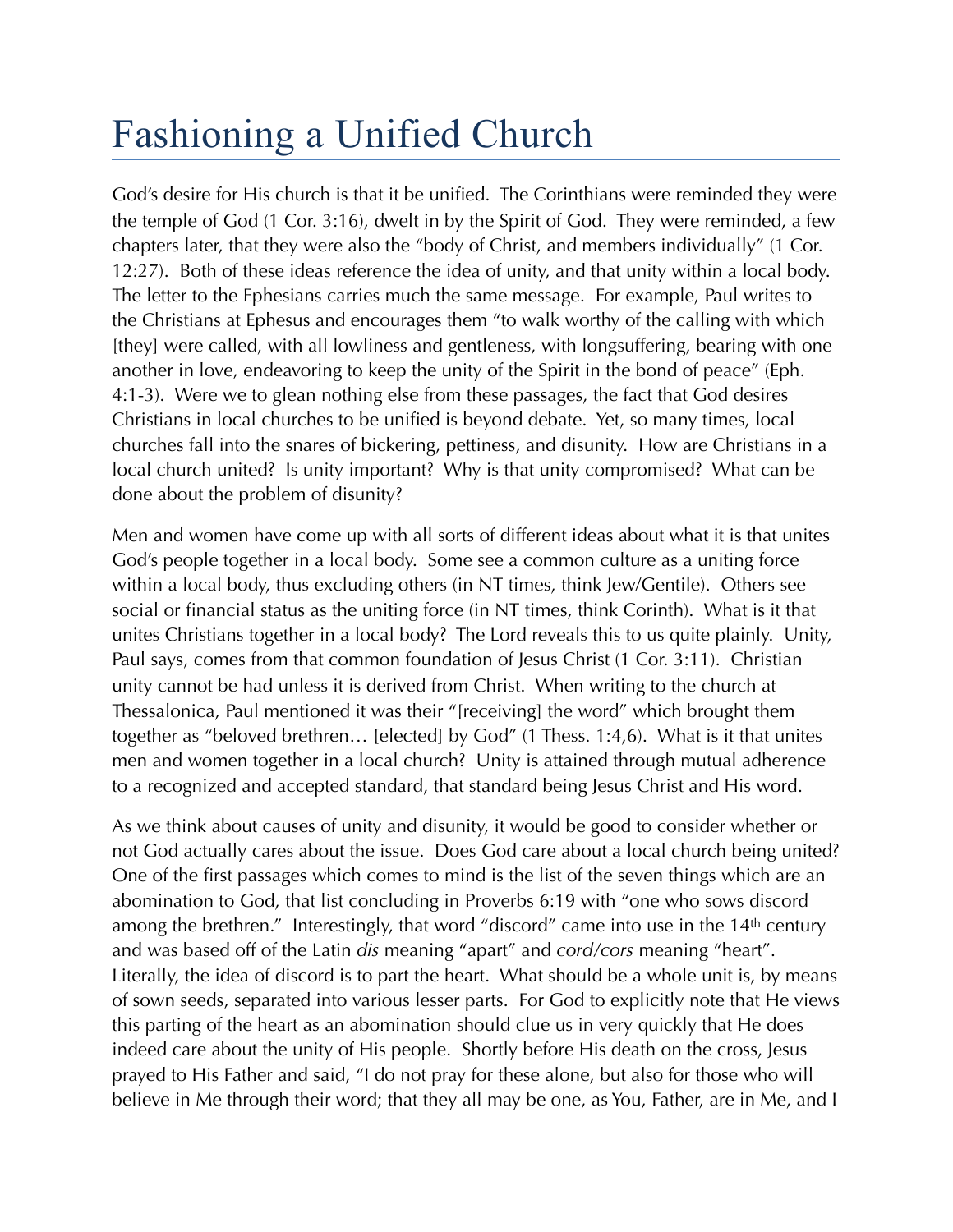in You; that they also may be one in Us, that the world may believe that You sent Me" (Jn. 17:20,21). The time leading up the crucifixion was an important and stressful time for Jesus. Yet, we notice that, midst all the anxiety and anguish, Jesus took time to pray for the unity of believers? Does God care? Surely this verse testifies to the affirmative! As we bring this discussion towards a more modern era, one in which local churches have been established, we find scathing rebukes handed out to the Corinthian church, in part for their disunity. Almost immediately, Paul chastens the Corinthian church for their divisions based along the lines of men (1 Cor. 1:12 cf. 4:6). Paul made it very clear to his audience that these divisions were not according to the will of God; rather, God willed that they would be "joined together in the same mind and in the same judgment" based upon the message of the cross (1 Cor. 1:10,18-25). This disunity among the local church was dividing the assembly, retarding the growth of the church as a whole (3:1-4), perverting the Lord's Supper (11:22), and making a mockery of the assembly (1 Cor. 14). Does God care about the unity of his people? Whether we are talking about Christians as a whole or the local church, God both desires and decrees unity among His people, based upon that common foundation of Jesus Christ and His gospel.

Why do local churches find themselves ensnared by attitudes and practices which destroy unity? In some cases, it is because of personalities; such was the case in Corinth, where individuals were thinking of men "beyond what is written" (1 Cor. 4:6) leading some to become puffed up. Not only were feelings hurt in this process, but beyond that the worship of the local church was compromised (1 Cor. 11:17ff) and souls were placed in jeopardy (1 Cor. 5:6-13). A similar instance of one being ascribed too much power and influence, and thus endangering the local church, is seen in Diotrephes (3Jn 9-11). However, disunity in a local church is not always because of prideful individuals. Sometimes the destruction of unity within a local church can be due to an inefficient eldership. Elders have a divine responsibility to care for the souls placed in their charge. Paul pleaded with the Ephesian elders to "take heed to yourselves and to all the flock… to shepherd the church of God which He purchased with His own blood" (Acts 20:28). It is understood that Christians are to be vigilant in the care of their own souls, but elders find that task of vigilance multiplied in their own lives; not only must they care for their own souls, they must care for the souls of others. At times, it seems as though some elderships descend into nothing more than bill-payers. Certainly elders must look over all affairs of a local church, including the receiving and distributing of funds (1 Cor. 16:1,2); however, to reduce the responsibility of elders down to the administration of physical things is a grave mistake. Elders must shepherd the flock which is among them: this involves knowledge of the flock, communication with the flock, protection of the flock, and provision for the flock! When elders are actively involved in the care of those Christians whom they serve, they will be able to find the seeds of discord and deal with them before those seeds take root and defile the group (Heb. 12:15). Pride and ineffective elderships can easily destroy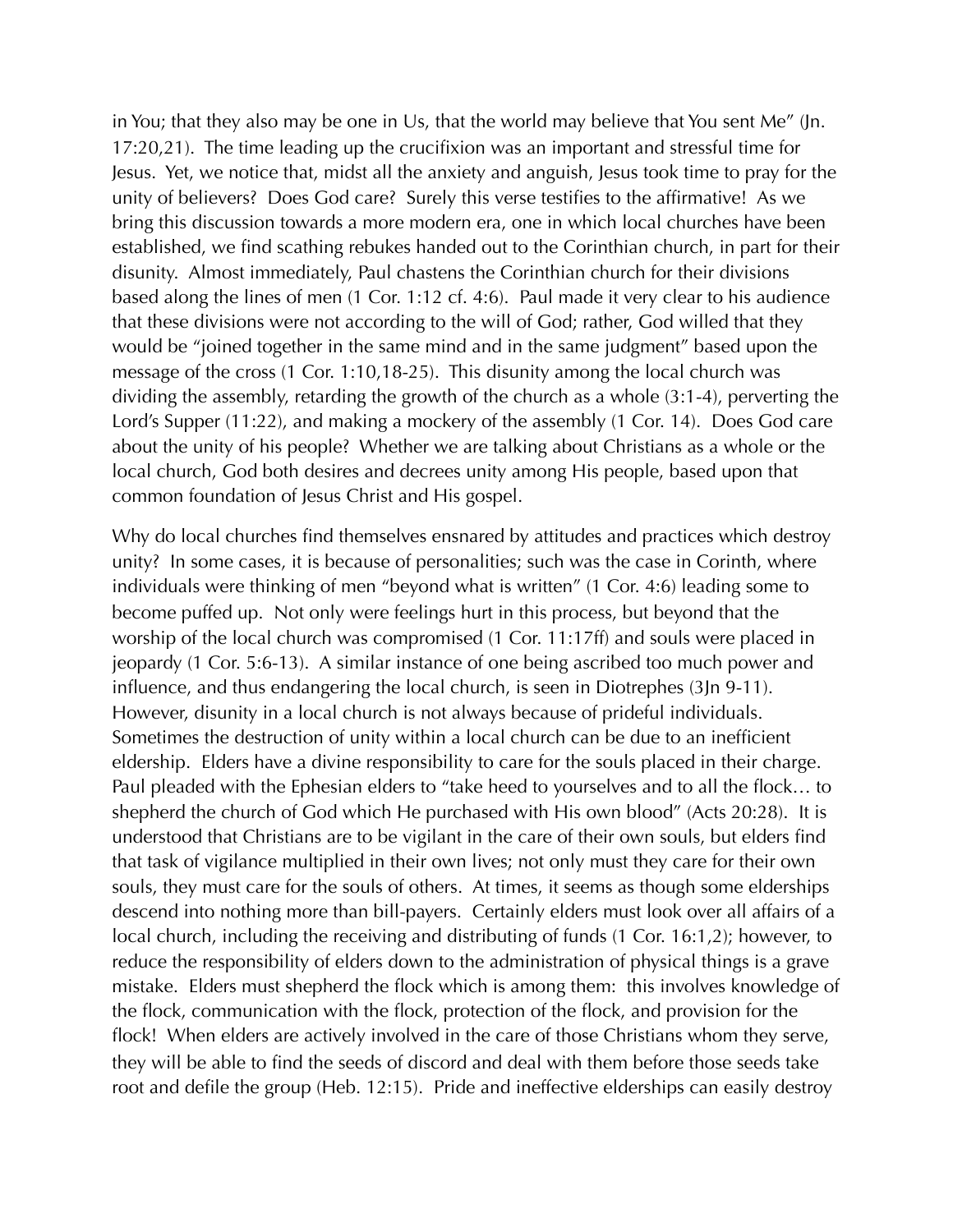the unity of a local church. One other cause of disunity we might add would be a lack of love. In writing to the church at Philippi, Paul encouraged those brethren to be in the fellowship of the Spirit, to be like-minded (2:1,2). He then ideas to personal characteristics which would prohibit that like-mindedness: selfish ambition and conceit. Interestingly, the word the NKJV translated with "selfish ambition" is in the original the word "eritheia". Of this word, Vine says it refers to "rivalry, self-will being the underlying idea in the word; hence, it denotes party-making… seeking to win followers." How many congregations can you think of which have been ravaged from the inside out by rivalry? The Holy Spirit identifies selfish ambition and conceit as barriers to Christian unity; we would do well to appreciate His warnings and work to make sure such does not occur in our lives.

What can Christians do to curb the problem of disunity which afflicts many churches today? In short, all Christians can choose to live out that good confession which we made. If that was all we said, that would be sufficient enough. However, there are times when specifics are necessary; let's look at some specific things we can do to restore unity and harmony within a local church. While the beginning of Phil. 2:3 shows us the destroyers of unity, the latter portion of the verse reveals how to foster unity. To counter the problem of rivalry and self-will within a congregation, members must resolve to become lowly, esteeming others better than self. Thayer says of this word translated "lowly" or "lowliness" that it is a "deep sense of one's own littleness". Do I view myself as a servant to all or as to be served by all? Our Lord made it very clear which choice we should make when he washed the feet of His disciples (Jn. 13:12-17). It is not, however, enough just to take a lowly view of myself; Paul says that view, if it is to accomplish anything, must be joined by action. Having that lowly view, we should then "look out not only for [our] own interests, but also for the interests of others" (Phil. 2:4). A humble view of myself means nothing if I do not translate that into action, actively seeking the best for others. Paul then goes on, in verses 5-12, to present Jesus as the ultimate example of lowliness and love. So many seeds of discord within congregations could be plucked up and destroyed if men and women would esteem others greater than themselves. Going back to Ephesians 4, we find some more strategies for fixing the problem of congregational disunity. While talking about walking worthy of our calling, Paul mentions lowliness and then he mentions gentleness. Can my dealings with my brethren be regarded as gentle? All while being two of the most passionate and uncompromising preachers, both Jesus and Paul were described as being gentle (Mt. 11:29; 1 Thess. 2:7). Gentleness and a stand for truth are not antithetical ideas; rather, one is accomplished through the other. Am I gentle? Paul then continues in Ephesians 4:2 and mentions the need for longsuffering. We must understand that not all problems will be solved overnight; however, with continual prayer, consideration, and action, wrongs can be righted. Am I willing to suffer long to see the desired outcome realized? As he wraps up the second verse, Paul then mentions the need